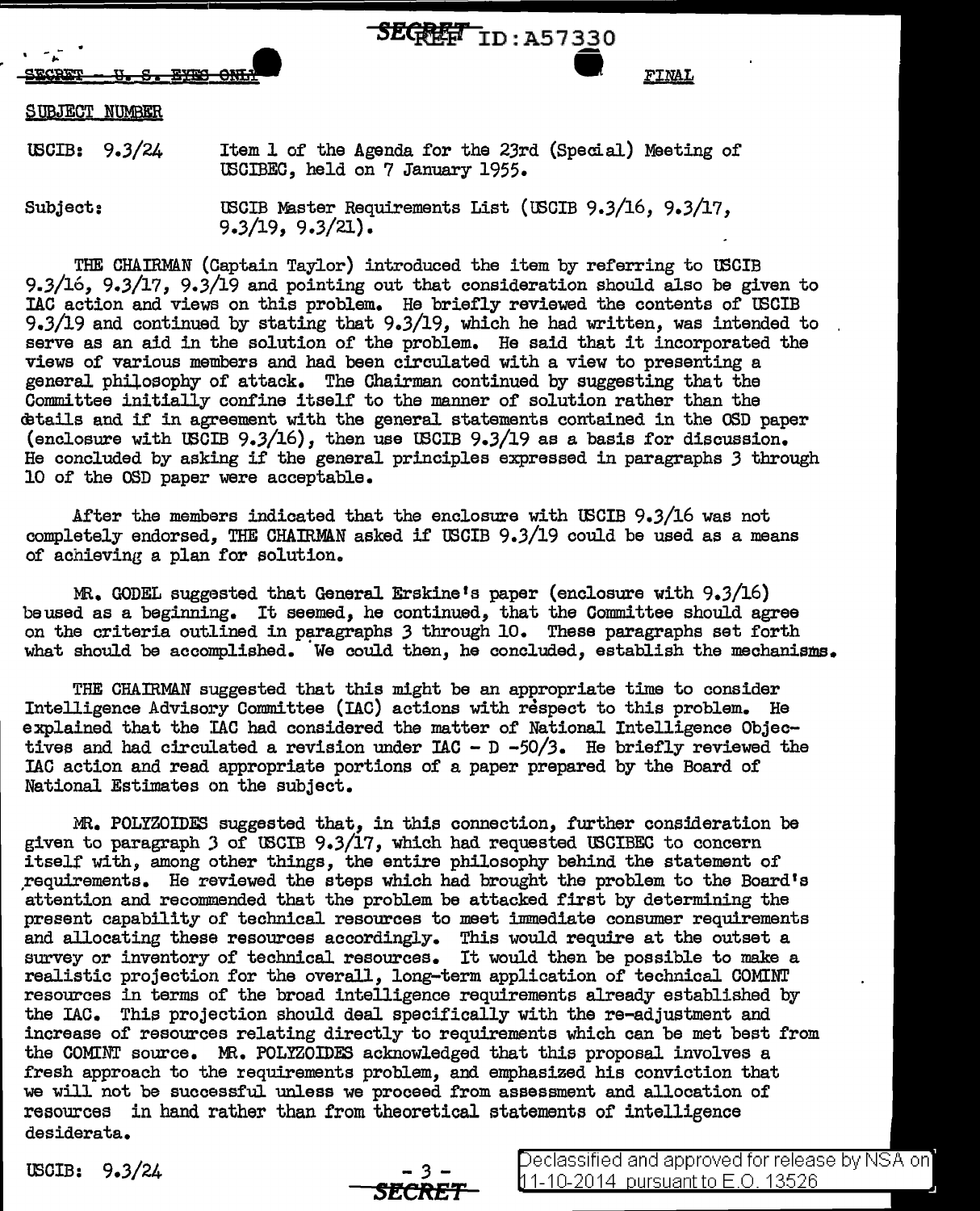

## $S$ EGRET  $-$  U.S. EYES ONLY

USCIB: 9.3/24

. .

THE CHAIRMAN invited comment on this proposal.

CAPTAIN HOLTWICK, at the request of Captain Agnew, explained that NSA had available so much equipment and so many personnel, consequently it could attack only a certain number of targets. He continued with a brief review of the percentage of effort being presently expended on major targets and concluded with the observation that NSA would be grateful for USCIB guidance which would result in more effective use of its resources.

THE CH.AIRMAN asked if the members were ready to accept or reject USCIB 9.3/19 as a basis for discussion.

MR. POLYZOIDES expressed a desire to explore further the OSD paper, recommending that the words, "To this end it is necessary that representatives of USCIB member departments and agencies participate in offices providing the priorities" be added to paragraph 8.

THE CHAIRMAN pointed out that USCIB 9.3/19 stemmed from the enclosure with USCIB 9.3/16 (the OSD paper). If 9.3/19 were accepted as a basis for discussion, he continued, it would not be necessary to go into all of the details of the OSD paper.

MR. GODEL stated that the Department of Defense considered the principles enunciated in paragraphs *3* through 10 of the enclosure with USCIB 9.3/16 essential and that those principles must be a part of any mechanism set up to solve this problem. He further felt that USCIB 9.3/19 (memorandum prepared by the Executive Secretary) adhered generally to those principles and would be an appropriate document to use as a basis for discussion.

It was so agreed, with the understanding that the recommendation by the Department of State member regarding the OSD paper be made a matter of record.

The discussion culminated in acceptance of USCIB 9.3/19 of 16 December 1954 with the following modifications:

a. Paragraph  $\mu$ 

Second line, change the word "fulfillment" to "levying".

- b. Paragraph 6
	- (1) Second line, change the word "fulfillment" to "levying".
	- $(2)$  Ninth line, add the word "information" after "intelligence".
	- (3) Delete the last two sentences. '

USCIB:  $9.3/24$  - 4 -

## *SECRET*